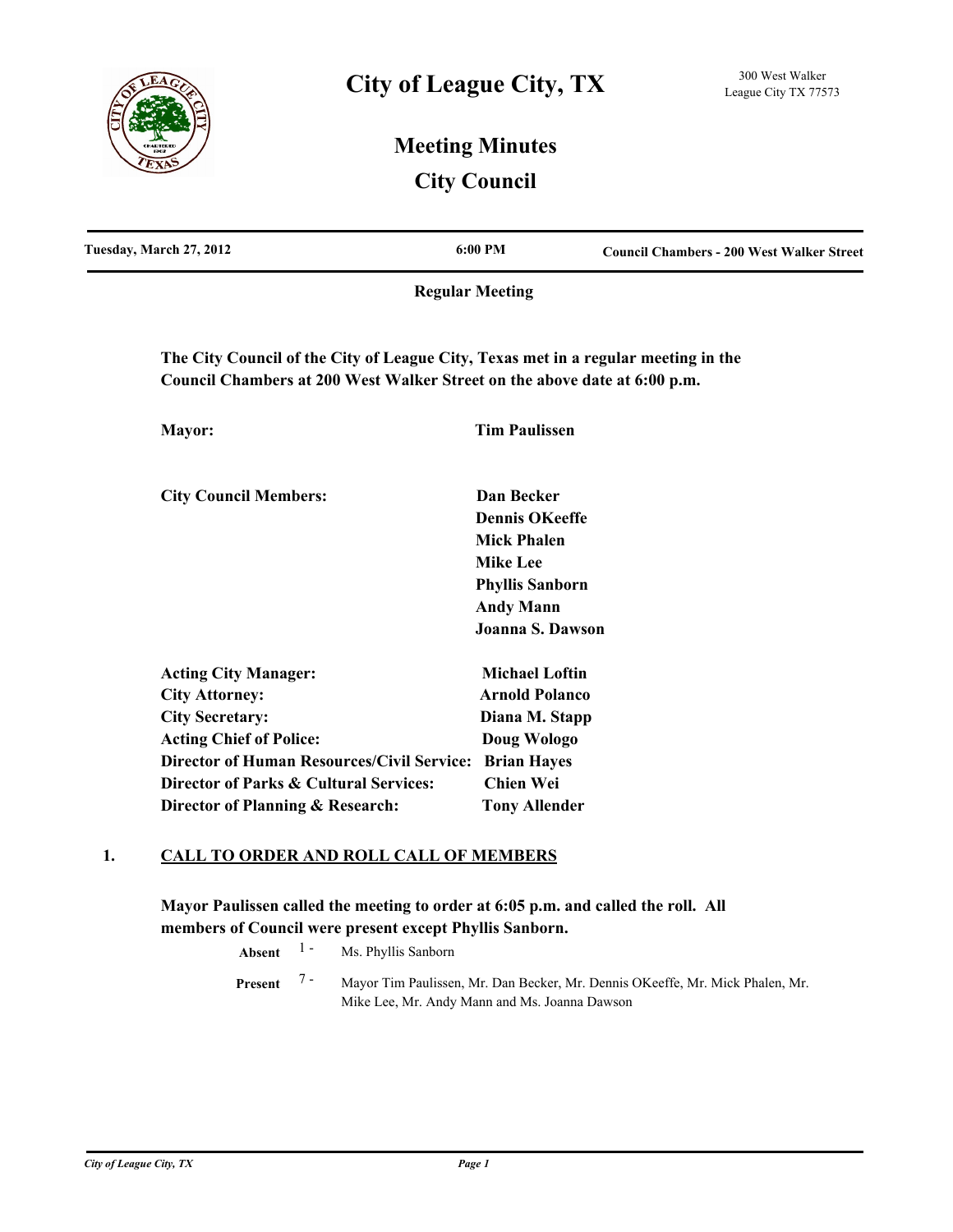#### **INVOCATION, PLEDGE OF ALLEGIANCE TO THE U.S. FLAG AND PLEDGE OF ALLEGIANCE TO THE TEXAS FLAG 2.**

**The invocation was given by Pastor Darren Tidwell of Life Point Church. Mayor Paulissen led in the pledges of allegiance to the flags.**

## **3. APPROVAL OF MINUTES**

| 3A. | 12-0130     | October 24, 2011 Work Session |                        |
|-----|-------------|-------------------------------|------------------------|
|     |             | <b>Approved</b>               |                        |
| 3B. | 12-0131     | November 1, 2011              | Planning Session       |
|     |             | <b>Approved</b>               |                        |
| 3C. | 12-0132     | November 7, 2011              | Work Session           |
|     |             | <b>Approved</b>               |                        |
| 3D. | 12-0133     | December 6, 2011              | Work Session           |
|     |             | <b>Approved</b>               |                        |
| 3E. | 12-0134     | December 6, 2011              | <b>Special Meeting</b> |
|     |             | <b>Approved</b>               |                        |
| 3F. | $12 - 0135$ | January 9, 2012               | Work Session           |
|     |             | Approved                      |                        |
| 3G. | 12-0136     | January 10, 2012              | <b>Regular Meeting</b> |
|     |             | <b>Approved</b>               |                        |
| ЗΗ. | 12-0145     | January 18, 2012              | Workshop               |
|     |             | <b>Approved</b>               |                        |
| 3I. | 12-0146     | January 23, 2012              | Work Session           |
|     |             | <b>Approved</b>               |                        |
| 3J. | 12-0147     | January 31, 2012              | Workshop               |
|     |             | <b>Approved</b>               |                        |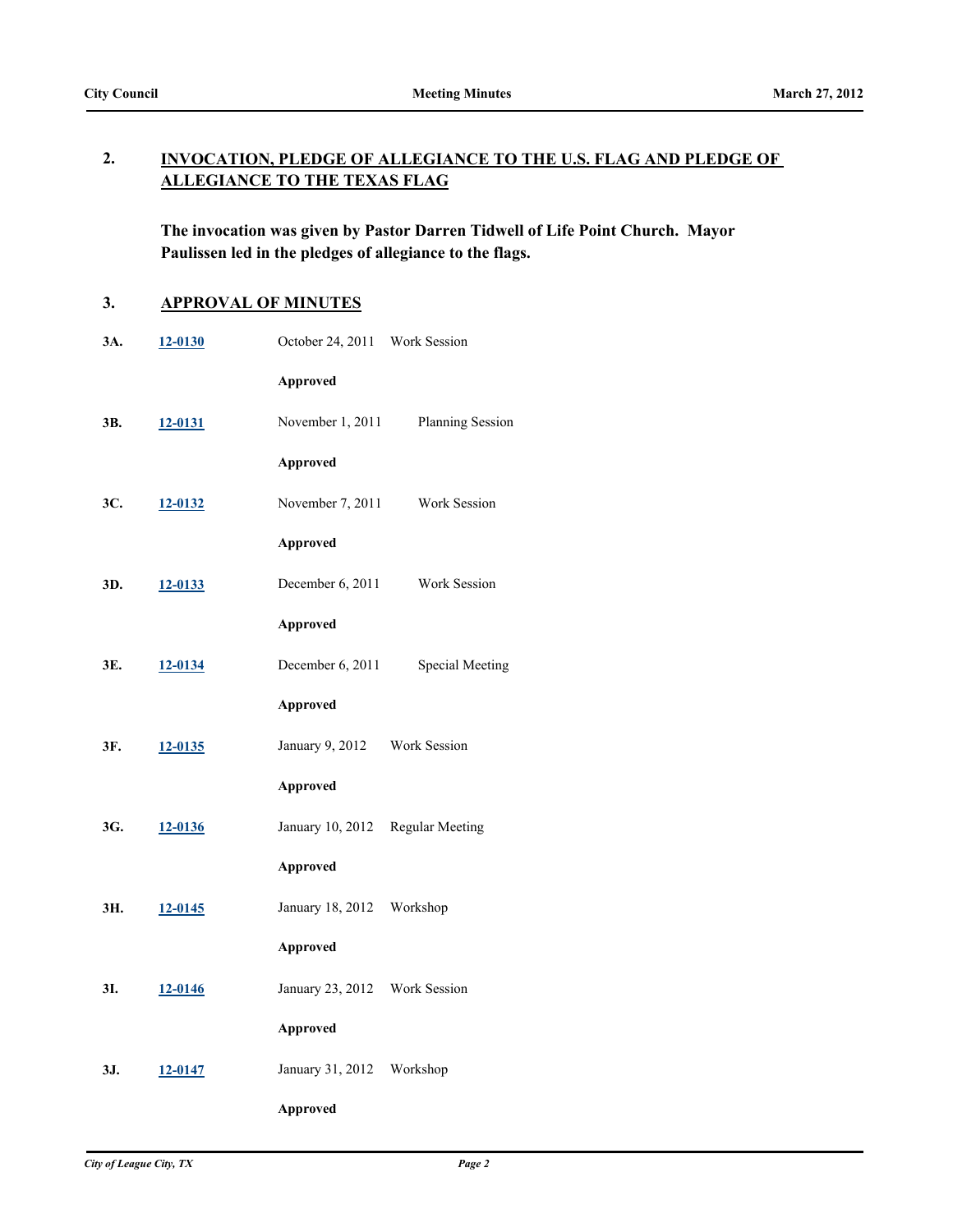**Mayor Paulissen asked if there were any corrections to these minutes. He said hearing none, these minutes are approved.**

### **4. APPOINTMENTS, PROCLAMATIONS, PRESENTATIONS, AWARDS**

**4A. [12-0149](http://leaguecity.legistar.com/gateway.aspx?m=l&id=2997)** Presentation of a proclamation declaring March 29, 2012 as "Galveston County Food Bank Day" (Mayor Paulissen)

**Representatives from the Galveston County Food Bank were present to receive the proclamation.**

**4B. [12-0148](http://leaguecity.legistar.com/gateway.aspx?m=l&id=2996)** Presentation of a proclamation declaring April 2012 as "Child Abuse Prevention and Awareness Month" (Mayor Paulissen)

**Garet Nenninger of the Children's Services Board of Galveston County and Crystal Sargent, Assistant Director of Community Services Division of Galveston County, were present to receive the proclamation.**

**4C. [12-0151](http://leaguecity.legistar.com/gateway.aspx?m=l&id=2999)** Consider and take action on appointments to boards and committees (Mayor Paulissen)

**ANIMAL SHELTER ADVISORY BOARD Position 2. City Official/PD Chief Capt. James Spencer**

**A motion was made by Mr. Phalen, seconded by Ms. Dawson, to approve the Mayor's appointment. The motion passed by the following vote:**

**For:** 5 -

Mr. OKeeffe, Mr. Phalen, Mr. Lee, Mr. Mann and Ms. Dawson

**Opposed:** 1 -

Mr. Becker

**Absent:** 1 -

Ms. Sanborn

**HOUSTON-GALVESTON AREA COUNCIL TRANSPORTATION POLICY COUNCIL Position 2. Alternate Voting Member Linc Wright**

**A motion was made by Mr. Lee, seconded by Mr. Phalen, to approve the Mayor's appointment. The motion passed by the following vote:**

**For:**  $6 -$ 

Mr. Becker, Mr. OKeeffe, Mr. Phalen, Mr. Lee, Mr. Mann and Ms. Dawson

**Absent:** 1 -

Ms. Sanborn

**HOUSTON-GALVESTON AREA COUNCIL TECHNICAL ADVISORY COMMITTEE Position 1. Primary Voting Member Linc Wright (moved from Alternate Position)**

**Position 2. Alternate Voting Member Bonnie Moss**

**A motion was made by Mr. Phalen, seconded by Ms. Dawson, to approve the Mayor's**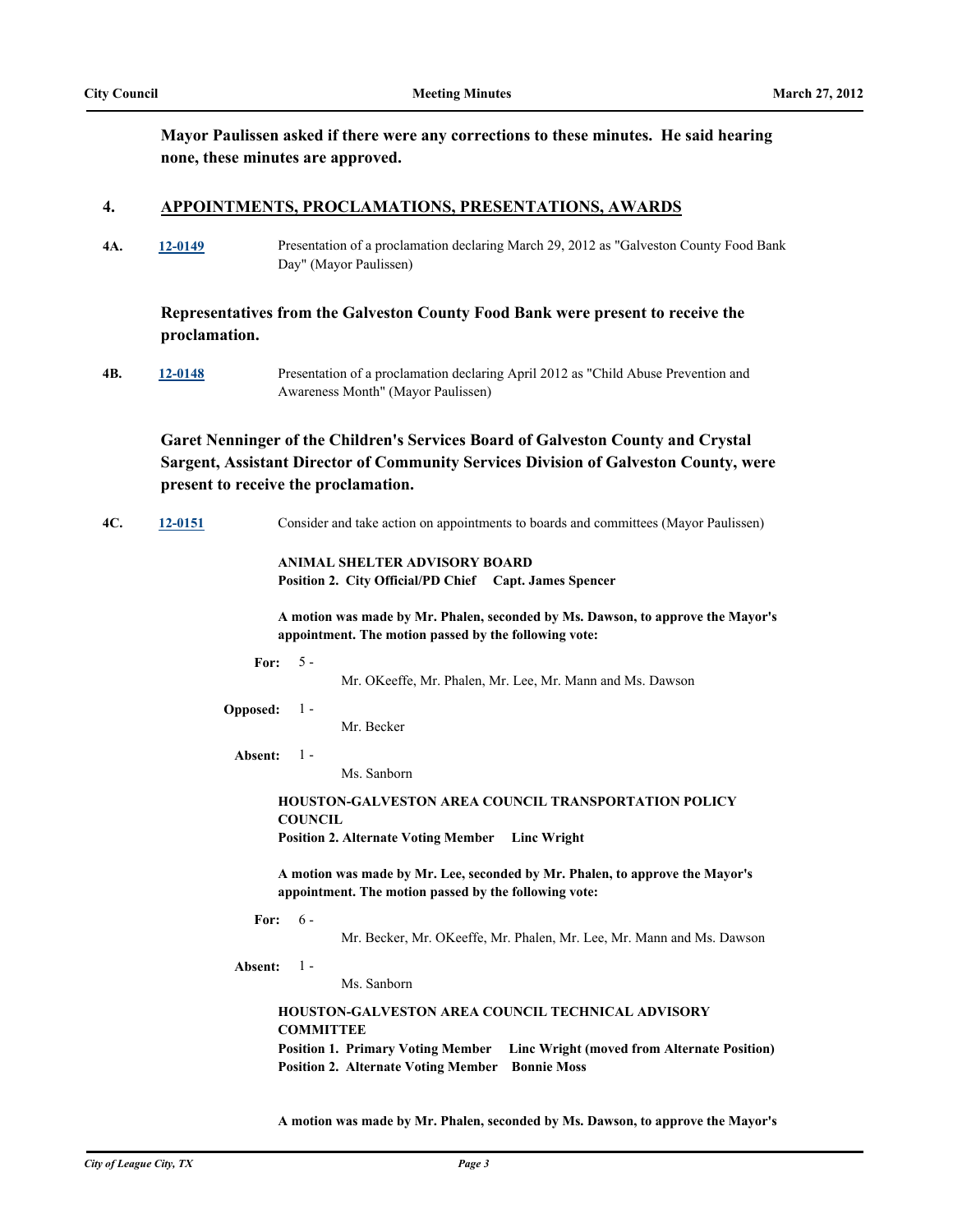**appointments. The motion passed by the following vote:**

|     |         | $6 -$<br>For:    | Mr. Becker, Mr. OKeeffe, Mr. Phalen, Mr. Lee, Mr. Mann and Ms. Dawson                                                                                                                                               |
|-----|---------|------------------|---------------------------------------------------------------------------------------------------------------------------------------------------------------------------------------------------------------------|
|     |         | Absent:<br>$1 -$ | Ms. Sanborn                                                                                                                                                                                                         |
|     |         |                  | <b>LEAGUE CITY ETHICS REVIEW BOARD</b><br><b>Council Position No. 2 Nominee</b><br><b>Trey Schoellkopf</b><br><b>Council Position No. 6 Nominee</b><br><b>Philip Topek</b>                                          |
|     |         |                  | A motion was made by Mr. Phalen, seconded by Mr. Lee, to approve the Council<br>Members' appointments. The motion passed by the following vote:                                                                     |
|     |         | $6 -$<br>For:    | Mr. Becker, Mr. OKeeffe, Mr. Phalen, Mr. Lee, Mr. Mann and Ms. Dawson                                                                                                                                               |
|     |         | $1 -$<br>Absent: | Ms. Sanborn                                                                                                                                                                                                         |
| 4D. | 12-0137 |                  | Re-affirmation of Glenn Credeur and Mark A. Smith as City Manager's appointees to Civil<br>Service Commission (Acting City Manager)                                                                                 |
|     |         |                  | A motion was made by Mr. Phalen, seconded by Mr. Lee, to re-affirm Glenn Credeur<br>and Mark A. Smith as the City Manager's appointees to the Civil Service Commission.<br>The motion passed by the following vote: |
|     |         | $6 -$<br>For:    | Mr. Becker, Mr. OKeeffe, Mr. Phalen, Mr. Lee, Mr. Mann and Ms. Dawson                                                                                                                                               |
|     |         | Absent:<br>$1 -$ | Ms. Sanborn                                                                                                                                                                                                         |
|     |         |                  |                                                                                                                                                                                                                     |

## **5. PUBLIC HEARING AND ACTION ITEMS FROM PUBLIC HEARING**

**5A. [12-0089](http://leaguecity.legistar.com/gateway.aspx?m=l&id=2937)** Hold a public hearing on Zoning Change Application Z12-01 (Wade #1), to rezone approximately 0.6 acres from "RSF-10" (Single-family residential with a minimum lot size of 10,000 square feet) to "CN" (Neighborhood Commercial), legally described as a portion of Lot 5 (5-4) of the Smalleys Subdivision, generally located south of West Main Street (Farm to Market Road 518) and east of Ellis Road, with the approximate address being 4409 West Main Street. (Director of Planning and Research)

Planning & Zoning Commission recommended denial 7-1-0 on February 6, 2012.

**Mayor Paulissen opened the public hearing at 6:21 p.m.**

#### **NAME ADDRESS**

| Myrna Luksa    | 4701 W. Main          |
|----------------|-----------------------|
| Tasneem Abbasi | 4413 W. Main          |
| Randi Abbasi   | 4413 W. Main          |
| Alison Brisco  | 4523 Williamhurst Ln. |
| Chuck DiFalco  | 2118 Eastland Ct.     |
| Amy Arrowood   | 4525 Williamhurst Ln. |

**Mayor Paulissen closed the public hearing at 6:35 p.m.**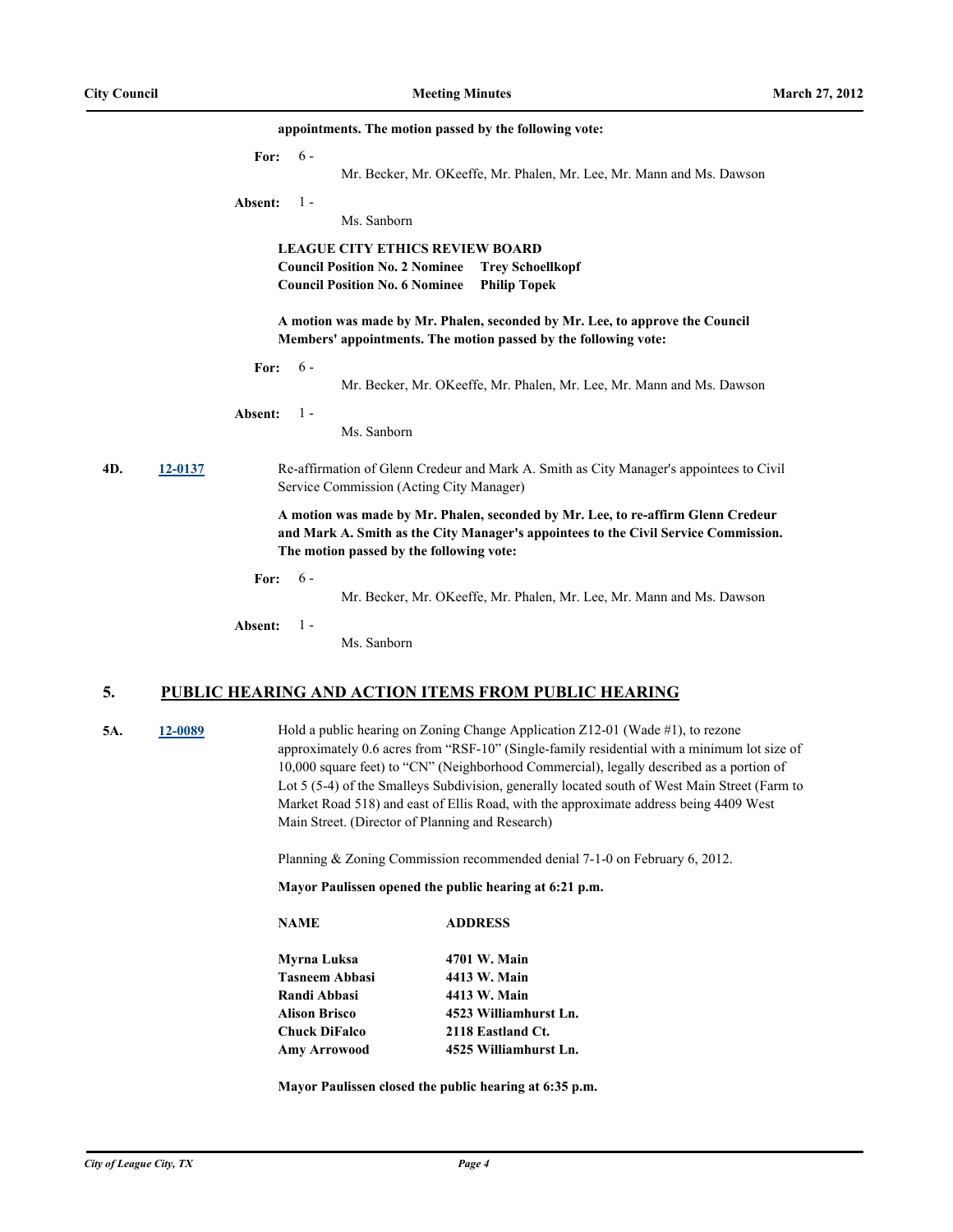| 5B. | 12-0091 | Consider and take action on an ordinance amending Ordinance No. 2005-24 on Zoning<br>Change Application Z12-01 (Wade #1), to rezone approximately 0.6 acres from "RSF-10"<br>(Single-family residential with a minimum lot size of 10,000 square feet) to "CN"<br>(Neighborhood Commercial), legally described as a portion of Lot 5 (5-4) of the Smalleys<br>Subdivision, generally located south of West Main Street (Farm to Market Road 518) and east<br>of Ellis Road, with the approximate address being 4409 West Main Street. (Director of<br>Planning and Research)<br>Planning & Zoning Commission recommended denial 7-1-0 on February 6, 2012.<br>A motion was made by Mr. Lee, seconded by Mr. Phalen, to deny amending Ordinance<br>No. 2005-24 on Zoning Change Application Z12-01 (Wade #1) to rezone approximately<br>0.6 acres from "RSF-10" (Single-family residential with a minimum lot size of 10,000<br>square feet) to "CN" (Neighborhood Commercial), legally described as a portion of Lot<br>5 (5-4) of the Smalleys Subdivision, generally located south of West Main Street (FM<br>518) and east of Ellis Road, with the approximate address being 4409 West Main Street. |
|-----|---------|--------------------------------------------------------------------------------------------------------------------------------------------------------------------------------------------------------------------------------------------------------------------------------------------------------------------------------------------------------------------------------------------------------------------------------------------------------------------------------------------------------------------------------------------------------------------------------------------------------------------------------------------------------------------------------------------------------------------------------------------------------------------------------------------------------------------------------------------------------------------------------------------------------------------------------------------------------------------------------------------------------------------------------------------------------------------------------------------------------------------------------------------------------------------------------------------------------|
|     |         | A motion was made by Mr. Mann, seconded by Mr. Lee, to call the question. The<br>motion passed by the following vote:                                                                                                                                                                                                                                                                                                                                                                                                                                                                                                                                                                                                                                                                                                                                                                                                                                                                                                                                                                                                                                                                                  |
|     |         | $5 -$<br>For:<br>Mr. Becker, Mr. Phalen, Mr. Lee, Mr. Mann and Ms. Dawson                                                                                                                                                                                                                                                                                                                                                                                                                                                                                                                                                                                                                                                                                                                                                                                                                                                                                                                                                                                                                                                                                                                              |
|     |         | Opposed:<br>$\mathbf{1}$ -<br>Mr. OKeeffe                                                                                                                                                                                                                                                                                                                                                                                                                                                                                                                                                                                                                                                                                                                                                                                                                                                                                                                                                                                                                                                                                                                                                              |
|     |         | Absent:<br>$1 -$<br>Ms. Sanborn                                                                                                                                                                                                                                                                                                                                                                                                                                                                                                                                                                                                                                                                                                                                                                                                                                                                                                                                                                                                                                                                                                                                                                        |
|     |         | The motion to deny passed by the following vote:                                                                                                                                                                                                                                                                                                                                                                                                                                                                                                                                                                                                                                                                                                                                                                                                                                                                                                                                                                                                                                                                                                                                                       |
|     |         | $5 -$<br>For:<br>Mr. Becker, Mr. Phalen, Mr. Lee, Mr. Mann and Ms. Dawson                                                                                                                                                                                                                                                                                                                                                                                                                                                                                                                                                                                                                                                                                                                                                                                                                                                                                                                                                                                                                                                                                                                              |
|     |         | Opposed:<br>$1 -$<br>Mr. OKeeffe                                                                                                                                                                                                                                                                                                                                                                                                                                                                                                                                                                                                                                                                                                                                                                                                                                                                                                                                                                                                                                                                                                                                                                       |
|     |         | $1 -$<br>Absent:<br>Ms. Sanborn                                                                                                                                                                                                                                                                                                                                                                                                                                                                                                                                                                                                                                                                                                                                                                                                                                                                                                                                                                                                                                                                                                                                                                        |
| 5C. | 12-0090 | Hold a public hearing on Zoning Change Application Z12-02 (Wade #2), to rezone<br>approximately 0.9 acres from "RSF-10" (Single-family residential with a minimum lot size of<br>10,000 square feet) to "CN" (Neighborhood Commercial), legally described as a portion of<br>Lot 5 (5-5) of the Smalleys Subdivision, generally located south of West Main Street (Farm to<br>Market Road 518) and east of Ellis Road, with the approximate address being 4411 West<br>Main Street. (Director of Planning and Research)                                                                                                                                                                                                                                                                                                                                                                                                                                                                                                                                                                                                                                                                                |
|     |         | Planning & Zoning Commission recommended denial 7-1-0 on February 6, 2012.                                                                                                                                                                                                                                                                                                                                                                                                                                                                                                                                                                                                                                                                                                                                                                                                                                                                                                                                                                                                                                                                                                                             |
|     |         | The applicant requested that this item be postponed for 3 to 4 months.                                                                                                                                                                                                                                                                                                                                                                                                                                                                                                                                                                                                                                                                                                                                                                                                                                                                                                                                                                                                                                                                                                                                 |
| 5D. | 12-0092 | Consider and take action on an ordinance amending Ordinance No. 2005-24 on Zoning<br>Change Application Z12-02 (Wade #2), to rezone approximately 0.9 acres from "RSF-10"<br>(Single-family residential with a minimum lot size of 10,000 square feet) to "CN"<br>(Neighborhood Commercial), legally described as a portion of Lot 5 (5-5) of the Smalleys<br>Subdivision, generally located south of West Main Street (Farm to Market Road 518) and east<br>of Ellis Road, with the approximate address being 4411 West Main Street (Director of<br>Planning and Research)                                                                                                                                                                                                                                                                                                                                                                                                                                                                                                                                                                                                                            |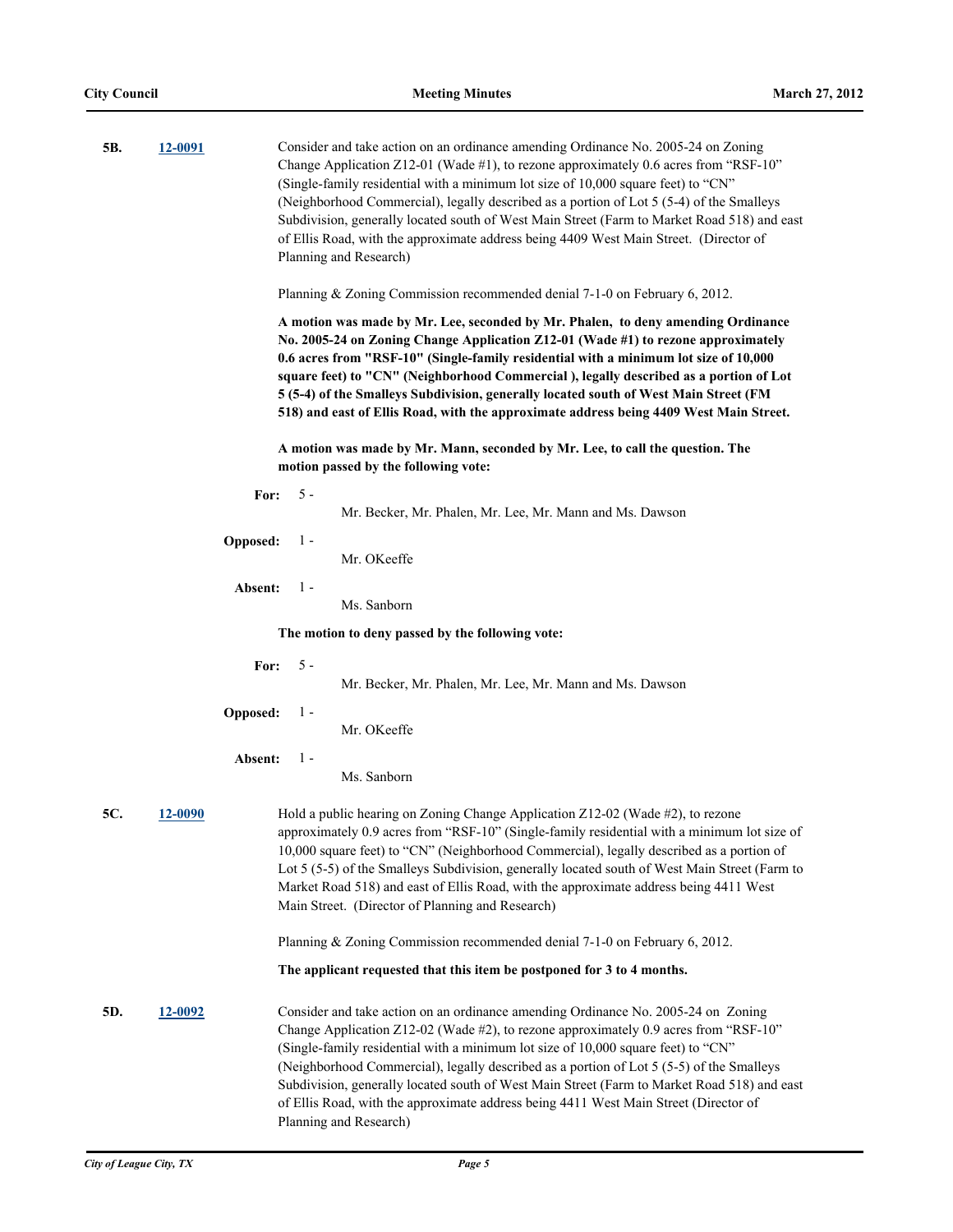Planning & Zoning Commission recommended denial 7-1-0 on February 6, 2012.

**No Action**

**5E. [12-0138](http://leaguecity.legistar.com/gateway.aspx?m=l&id=2986)** Hold a public hearing to amend Chapter 125 of the Code of Ordinances of the City of League City, Texas entitled "Zoning" by amending Section 125.81 which establishes land use regulations for the Residential neighborhood Conservation Overlay District (Director of Planning & Research)

> Planning & Zoning Commission recommended approval with conditions 5-2-1 on March 19, 2012.

**Mayor Paulissen opened the public hearing at 6:55 p.m.**

#### **NAME ADDRESS**

| 403 N. Kansas   |
|-----------------|
| 1010 2nd Street |
| 1010 2nd Street |
| 1507 7th Street |
| 820 3rd Street  |
| 820 3rd Street  |
| 801 Corvell     |
| 805 3rd Street  |
| 805 3rd Street  |
| 102 7th Street  |
| 717 2nd Street  |
| 102 7th Street  |
|                 |

**Mayor Paulissen closed the public hearing at 7:26 p.m.**

**5F. [12-0139](http://leaguecity.legistar.com/gateway.aspx?m=l&id=2987)** Consider and take action on an ordinance amending Chapter 125 of the Code of Ordinances of the City of League City, Texas entitled "Zoning" by amending Section 125.81 entitled "-RNC Residential neighborhood Conservation Overlay District" (Director of Planning & Research)

> Planning & Zoning Commission recommended approval with conditions 5-2-1 on March 19, 2012.

> **A motion was made by Mr. OKeeffe, seconded by Mr. Lee, to postpone to April 10, 2012 and to direct staff to prepare information on zoning options for Council consideration.**

> **An amended motion was made by Mr. Phalen, seconded by Mr. Mann, to approve Ordinance No. 2012-04 amending Chapter 125 of the Code of Ordinances of the City of League City, Texas entitled "Zoning" by amending Section 125.81 entitled "-RNC Residential Neighborhood Conservation Overlay District" and to instruct staff to bring back a discussion in 1 month about what Council may be able to do about General Commercial base zoning. The amended motion was accepted by the following vote:**

**For:** 4 -

Mr. Becker, Mr. Phalen, Mr. Lee and Mr. Mann

**Opposed:**  $2 -$ 

Mr. OKeeffe and Ms. Dawson

**Absent:** 1 -

Ms. Sanborn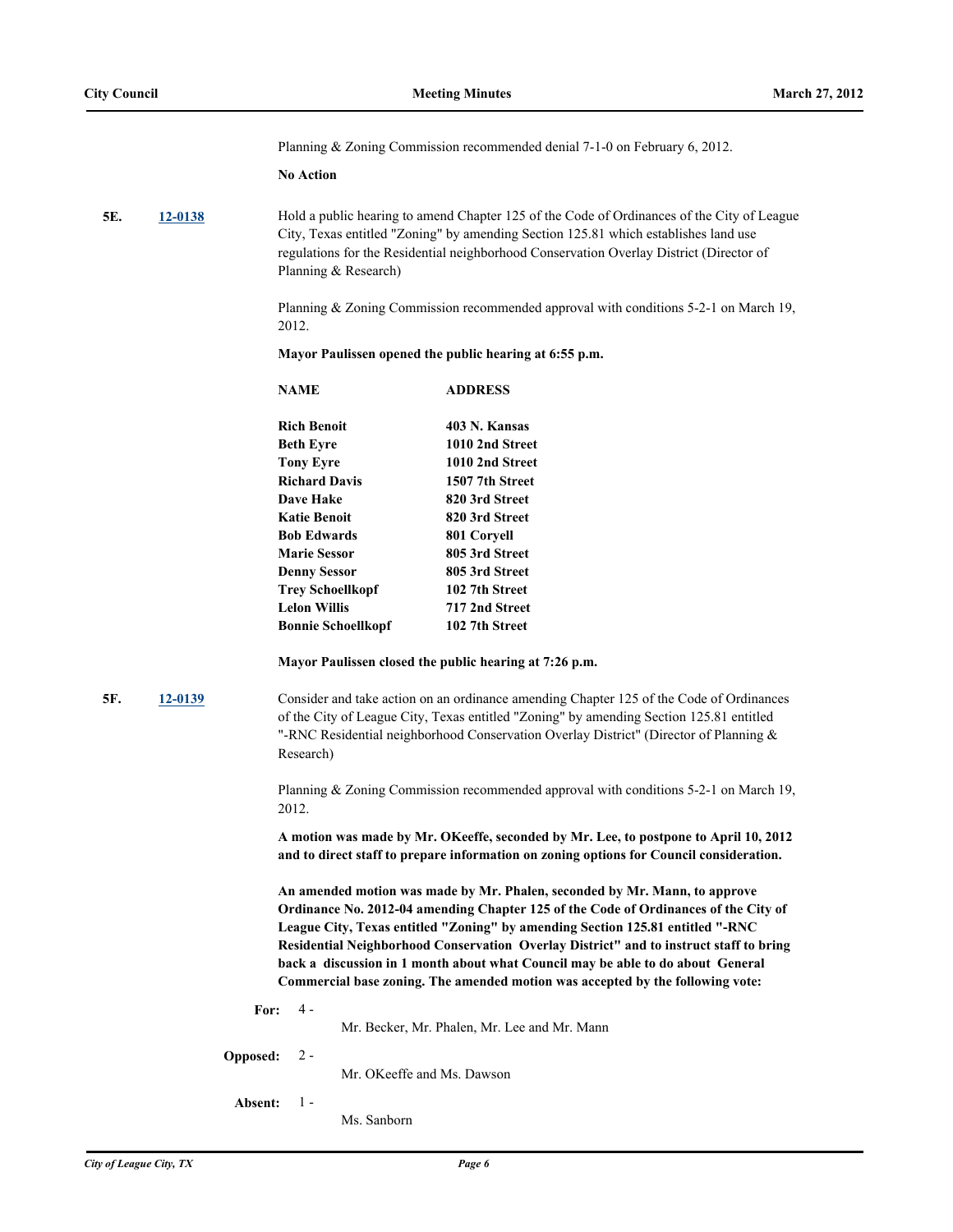**A motion was made by Mr. Phalen, seconded by Mr. Mann, to call the question. The motion passed by the following vote:**

**For:** Mr. Becker, Mr. OKeeffe, Mr. Phalen, Mr. Lee, Mr. Mann and Ms. Dawson 6 - **Absent:** Ms. Sanborn  $1 -$ **The amended motion to approve Ordinance No. 2012-04 with instructions to staff passed by the following vote: For:** Mr. Becker, Mr. Phalen, Mr. Lee and Mr. Mann  $4 -$ **Opposed:** Mr. OKeeffe and Ms. Dawson 2 - **Absent:** Ms. Sanborn 1 -

## **6. CITIZENS REQUEST FOR HEARING BEFORE CITY COUNCIL**

**The privilege of speaking at this time is limited to the following persons: residents, persons having an ownership interest in property or a business located within the City, or their attorneys.**

**A statement of no more than 3 minutes may be made on items of general relevance. There will be no yielding of time to another person. State law prohibits the Mayor and members of the City Council from commenting on any statement or engaging in dialogue without an appropriate agenda item being posted in accordance with the Texas Open Meetings Law. Comments should be directed to the entire Council, not individual members. Engaging in verbal attacks or comments intended to insult, abuse, malign or slander any individual shall be cause for termination of time privileges and expulsion from Council Chambers.**

**NAME ADDRESS SUBJECT**

**Peggy Zahler 1802 Rampart CRAC Geri Bentley 4411 Pebble Beach Charter Review Recommendations**

**Mayor Paulissen called for a break at 8:30 p.m.**

**Mayor Paulissen reconvened the meeting at 8:47 p.m.**

## **7. COUNCIL MEMBERS COMMENTS/REPORTS**

Announcements concerning items of community interest. No action will be taken or discussed.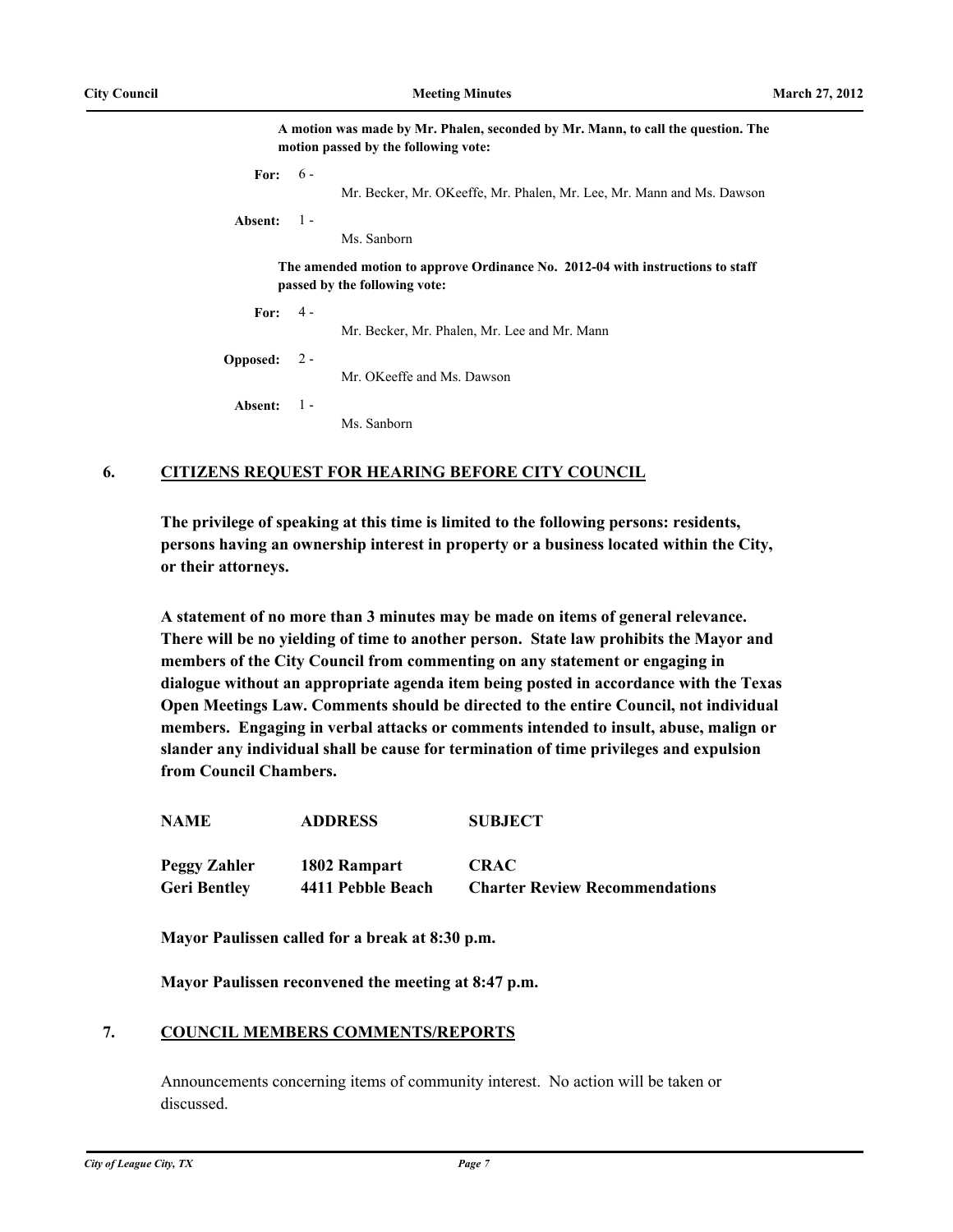**Mr. Becker had no comments.**

**Mr. OKeeffe said I would like to mention that I have been struggling with intermittent Comcast Internet service for over a week and I would expect that many of you have had technical issues as well. Unfortunately, Comcast knows that they are the 500 pound gorilla in town. They kind of just take a number and get in line. I apologize for you all for not being as informed of some of the issues as I always am, I make a concerted effort to try and be as well informed as possible. I think that staff may entertain the idea that we have one place where City Council people at present in the temporary City Hall in South Shore Harbour for council people to access one city laptop computer off the city email service. And with the remodeled City Hall I think it might be worth consideration to make available to Council Members, in addition to the Mayor, some type of a cubicle atmosphere where Council Members can go and access city emails at any given time without having to rely on their home email provider. I think it's pretty much unanimous consensus on council that now we have a town of 85,000 people that this position of a city council person is a full part-time job and the demands are just incredible. We have committed ourselves to fulfill the wishes of the citizens and do our very best but we need to have the technical ability to access information when necessary. That's just a comment for staff or whoever's in charge of redesigning the remodeled City Hall to take that into consideration.** 

**Mr. Mann said I just want to take a moment to thank everyone for coming out from the Historic District. Also, Phyllis is out sick. Wish she was here tonight and wanted to let her know we're thinking about her.** 

**Mr. Lee had no comments.**

**Ms. Dawson said hello everybody, we are glad to have you tonight. I just want to tell you all who are left here that my comments regarding the Historic District Overlay were certainly nothing against Tony's work because his work is wonderful. We just need to tweak it a little bit. Thank you for being here tonight. We will carry on.** 

**Mr. Phalen said get well quick, Phyllis.**

## **8. MAYOR COMMENTS/ REPORT**

Announcements concerning items of community interest. No action will be taken or discussed.

Mayor Paulissen had no comments.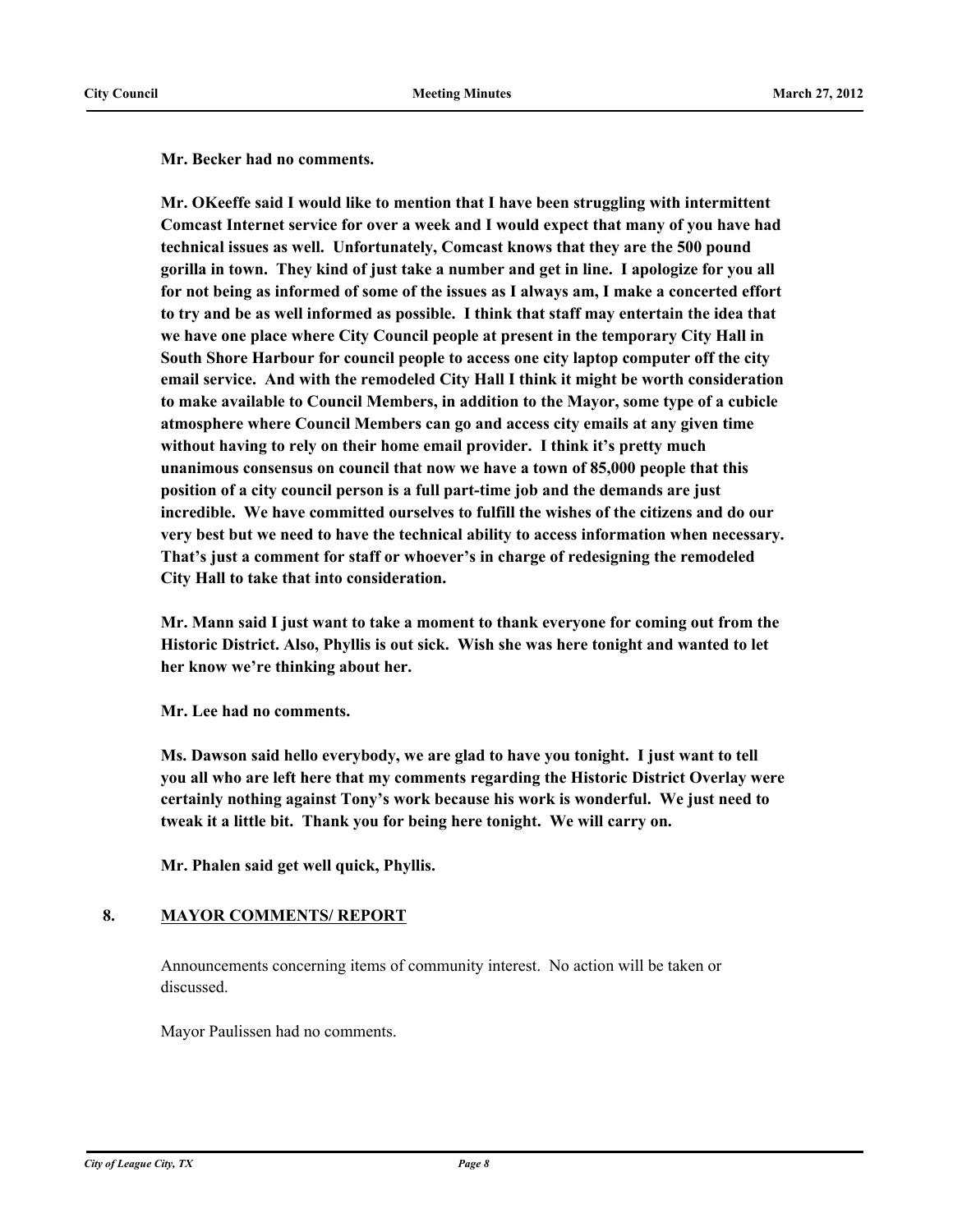## **9. REPORTS FROM STAFF MEMBERS**

Announcements concerning items of community interest. No action will be taken or discussed.

**9A. [12-0144](http://leaguecity.legistar.com/gateway.aspx?m=l&id=2992)** Presentation of the Comprehensive Annual Financial Report for FY2011, Single Audit Report, Required Auditor Disclosure Letter, and Management Letter (Acting City Manager)

**Mike Loftin said the firm of Belt Harris Pechacek is the City's auditors. They receive and review information from our very capable accounting staff in preparation of this report every year. This report is required by State law. It does cover all city funds. It's for the 12-month period that ended September 30th of last year and the lag time necessary to prepare this comprehensive report I think would be self evident to anybody who goes out and takes a look at one of these reports on our website. At this point I'm going to turn it over to Stephanie Harris to talk about this years' Comprehensive Annual Financial Report for just a minute or two.** 

**Stephanie Harris, partner with Belt Harris Pechacek, spoke briefly about the report and said I would like to recognize Mike Loftin and Lonna Stein and all the efforts that go on during the year that are reflected in this document. We are very pleased to be able to tell you that we are issuing a clean, unqualified opinion on the City's financial statement. This is the highest level of assurance we can provide to the City as your independent auditors, that the financial statements are materially correct and that all disclosures required by generally accepted accounting principles have been included.**

**9B. [12-0143](http://leaguecity.legistar.com/gateway.aspx?m=l&id=2991)** Presentation of the City's Quarterly Report for the Fiscal Year 2012 - March 2012 Report (Acting City Manager)

## **Mr. Loftin presented the City's Quarterly Report for FY 2012 through March 2012.**

#### **Mayor Paulissen requested that Item 13A be moved up at this time.**

13A. **[12-0156](http://leaguecity.legistar.com/gateway.aspx?m=l&id=3004)** Consider and take action on an ordinance amending the City of League City, Texas, Governmental, Proprietary, and Capital Funds Budget for the Fiscal Year 2012 by amending Ordinance No. 2011-048 and No. 2011-066 to adjust the operating budget for actual and projected expenditures (Acting City Manager)

> **A motion was made by Mr. Phalen, seconded by Ms. Dawson, to approve Ordinance No. 2012-05 amending the City of League City, Texas, Governmental, Proprietary, and Capital Funds Budget for the Fiscal Year 2012 by amending Ordinance No. 2011-48 and 2011-66 to adjust the operating budget for actual and projected expenditures. The motion passed by the following vote:**

**For:** 6 -

Mr. Becker, Mr. OKeeffe, Mr. Phalen, Mr. Lee, Mr. Mann and Ms. Dawson

**Absent:** 1 -

Ms. Sanborn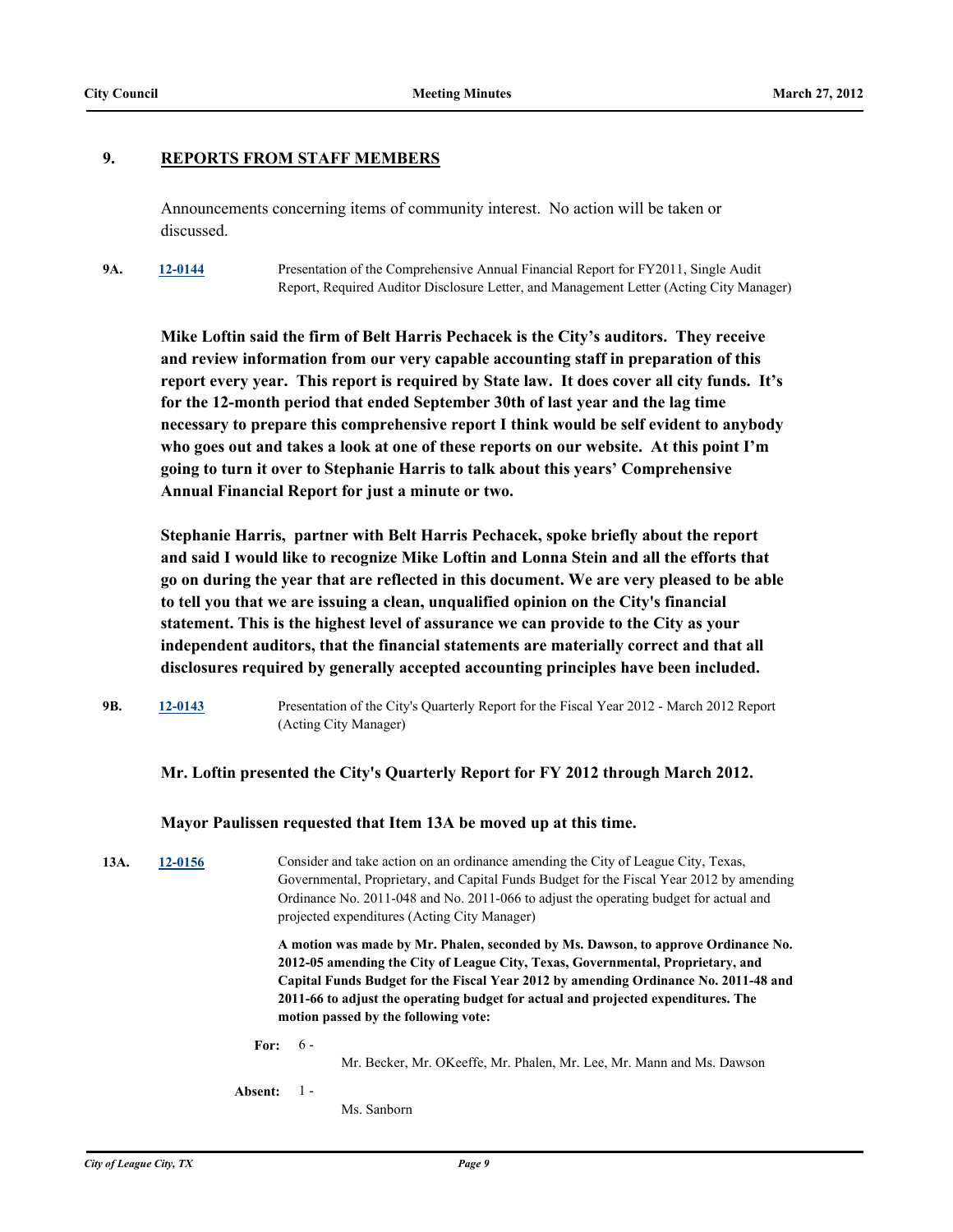## **Mr. Phalen requested Item 12C be moved up.**

| 12C. | 12-0150                        |                   | Consider and take action on providing direction to staff regarding preparation of charter<br>amendment ballot propositions, and to Charter Review Advisory Committee regarding review<br>of additional City Charter issues or provisions (Mayor Paulissen)                                                                                                                                                             |
|------|--------------------------------|-------------------|------------------------------------------------------------------------------------------------------------------------------------------------------------------------------------------------------------------------------------------------------------------------------------------------------------------------------------------------------------------------------------------------------------------------|
|      |                                |                   | A motion was made by Mr. Phalen, seconded by Ms. Dawson, to direct the City<br>Attorney to draft charter ballot language for the following propositions: elections to be<br>held every 2 years on even numbered years, 4-year terms for Council Members and<br>Mayor, Mayor as a voting member of Council with council positions reduced to 6, limit<br>of two consecutive 4-year terms for Council Members and Mayor. |
|      |                                |                   | After discussion, a motion was made by Mr. Mann, seconded by Mr. Phalen, to call the<br>question. The motion passed by the following vote:                                                                                                                                                                                                                                                                             |
|      |                                | 4 -<br>For:       | Mr. Phalen, Mr. Lee, Mr. Mann and Ms. Dawson                                                                                                                                                                                                                                                                                                                                                                           |
|      |                                | $2 -$<br>Opposed: | Mr. Becker and Mr. OKeeffe                                                                                                                                                                                                                                                                                                                                                                                             |
|      |                                | Absent:<br>$1 -$  | Ms. Sanborn                                                                                                                                                                                                                                                                                                                                                                                                            |
|      |                                |                   | The motion made by Mr. Phalen, seconded by Ms. Dawson, to instruct the City<br>Attorney to draft charter ballot language passed by the following vote:                                                                                                                                                                                                                                                                 |
|      |                                | $5 -$<br>For:     | Mr. OKeeffe, Mr. Phalen, Mr. Lee, Mr. Mann and Ms. Dawson                                                                                                                                                                                                                                                                                                                                                              |
|      |                                | Opposed:<br>$1 -$ | Mr. Becker                                                                                                                                                                                                                                                                                                                                                                                                             |
|      |                                | $1 -$<br>Absent:  | Ms. Sanborn                                                                                                                                                                                                                                                                                                                                                                                                            |
| 10.  | <b>CONSENT AGENDA</b>          |                   |                                                                                                                                                                                                                                                                                                                                                                                                                        |
|      | Approval of the Consent Agenda |                   |                                                                                                                                                                                                                                                                                                                                                                                                                        |
|      |                                |                   | Mr. OKeeffe pulled Item 10I.                                                                                                                                                                                                                                                                                                                                                                                           |
|      |                                | vote              | A motion was made by Mr. Phalen, seconded by Mr. Lee, to approve Consent Agenda<br>Items 10A through 10I with the exception of 10I. The motion passed by the following                                                                                                                                                                                                                                                 |

**For:** 6 -

Mr. Becker, Mr. OKeeffe, Mr. Phalen, Mr. Lee, Mr. Mann and Ms. Dawson

**Absent:** 1 -

Ms. Sanborn

| 10A. | 12-0126 | Consider and take action on the award of Bid 12-006 Auto Parts and Supplies to O'Reilly |
|------|---------|-----------------------------------------------------------------------------------------|
|      |         | Auto Parts (Acting City Manager)                                                        |

Staff recommends approval.

**Approved on the Consent Agenda**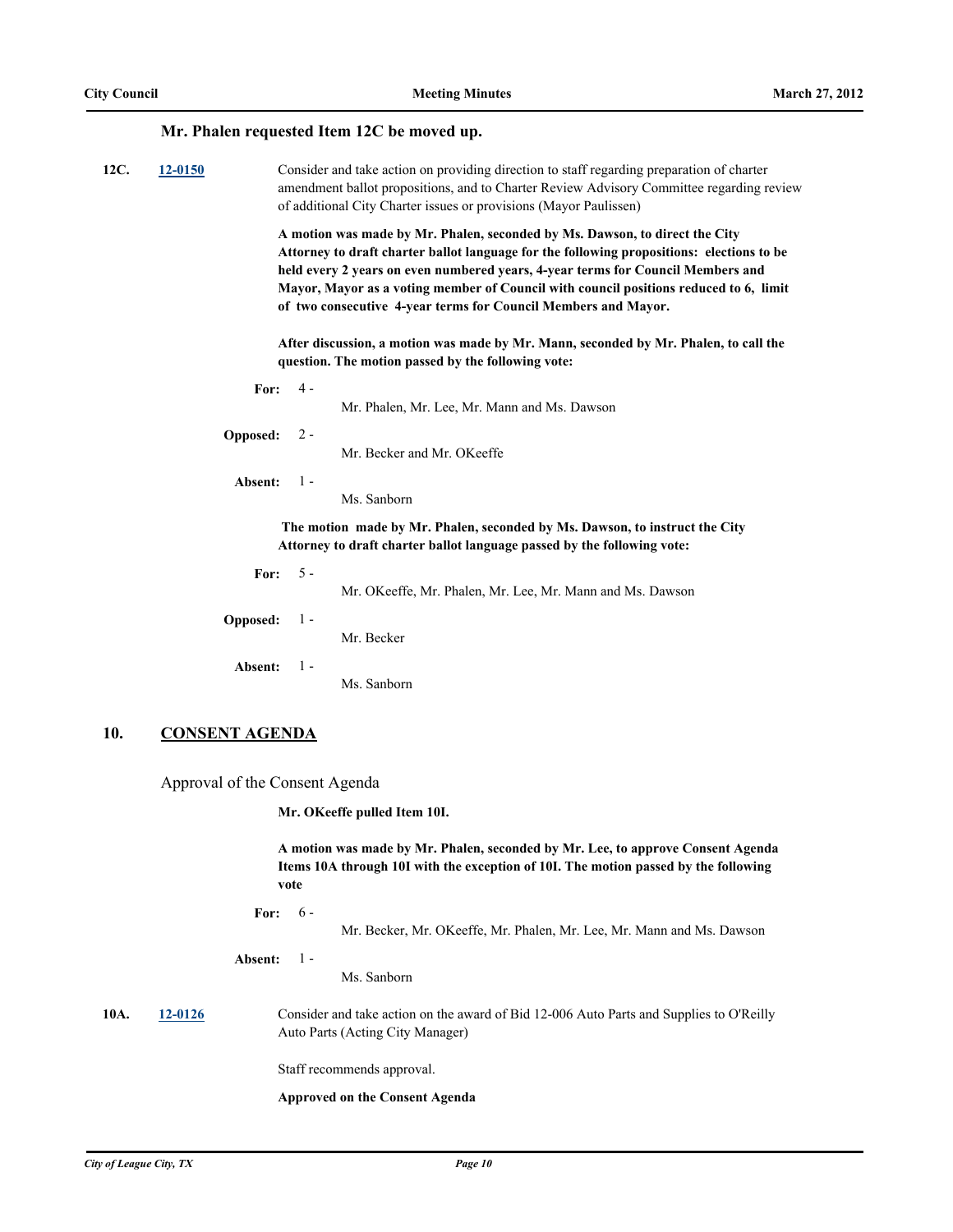ц,

| 10B. | 12-0152        | Consider and take action on the renewal of the contract for sludge transportation and disposal<br>with Sprint Logistics. (Acting City Manager)                                                                                                                                                                                    |
|------|----------------|-----------------------------------------------------------------------------------------------------------------------------------------------------------------------------------------------------------------------------------------------------------------------------------------------------------------------------------|
|      |                | Staff recommends approval.                                                                                                                                                                                                                                                                                                        |
|      |                | <b>Approved on the Consent Agenda</b>                                                                                                                                                                                                                                                                                             |
| 10C. | <u>12-0119</u> | Consider and take action on a resolution consenting to the sale and issuance of Unlimited Tax<br>Refunding Bonds, Series 2012 for Tara Glen Municipal Utility District and authorizing and<br>directing the Mayor to execute and the City Secretary to attest same for and on behalf of the<br>City (Acting City Manager)         |
|      |                | Staff recommends approval.                                                                                                                                                                                                                                                                                                        |
|      |                | Resolution No. 2012-13 was approved on the Consent Agenda                                                                                                                                                                                                                                                                         |
| 10D. | 12-0123        | Consider and take action on the approval of the resale of properties resulting from a tax<br>foreclosure for Lot 20 & Lot 22, Safari Mobile Home Park South, out of and part of Lot 11,<br>Block C, Clear Creek Subdivision (Acting City Manager)                                                                                 |
|      |                | Staff recommends approval.                                                                                                                                                                                                                                                                                                        |
|      |                | <b>Approved on the Consent Agenda</b>                                                                                                                                                                                                                                                                                             |
| 10E. | 12-0120        | Consider and take action on the award of a construction contract for the Butler Road and<br>West Main Street Lift Stations Projects (LC CIP Project No. WW1104 and WW1105), and<br>authorization of a Work Change Directive budget and procedure (Director of Engineering)                                                        |
|      |                | Staff recommends award of contract to CSA Construction and approval of a Work Change<br>Directive budget.                                                                                                                                                                                                                         |
|      |                | <b>Approved on the Consent Agenda</b>                                                                                                                                                                                                                                                                                             |
| 10F. | <u>12-0121</u> | Consider and take action on approval of a Change Order for the construction of the Louisiana<br>Avenue Project to include the addition of a municipal re-use waterline along Louisiana<br>Avenue from FM 518 to Hewitt Street (Director of Engineering)                                                                           |
|      |                | Staff recommends approval.                                                                                                                                                                                                                                                                                                        |
|      |                | <b>Approved on the Consent Agenda</b>                                                                                                                                                                                                                                                                                             |
| 10G. | <u>12-0124</u> | Consider and take action to enter into a professional services contract with Dannenbaum<br>Engineering for Year 5 of the National Pollutant Discharge Elimination System (NPDES)<br>Storm Water Management Plan [Project No.EN0018] (Director of Engineering)                                                                     |
|      |                | Staff recommends approval.                                                                                                                                                                                                                                                                                                        |
|      |                | <b>Approved on the Consent Agenda</b>                                                                                                                                                                                                                                                                                             |
| 10H. | 12-0125        | Consider and take action on a resolution affirming the Interlocal Agreement between the<br>County of Galveston and the City of League City to Partially Fund Improvements to City<br>Streets known as Calder Road, Louisiana Avenue and Caroline Street within the City Limits<br>of League City, Texas (Director of Engineering) |
|      |                | Staff recommends approval.                                                                                                                                                                                                                                                                                                        |
|      |                | Resolution No. 2012-14 was approved on the Consent Agenda                                                                                                                                                                                                                                                                         |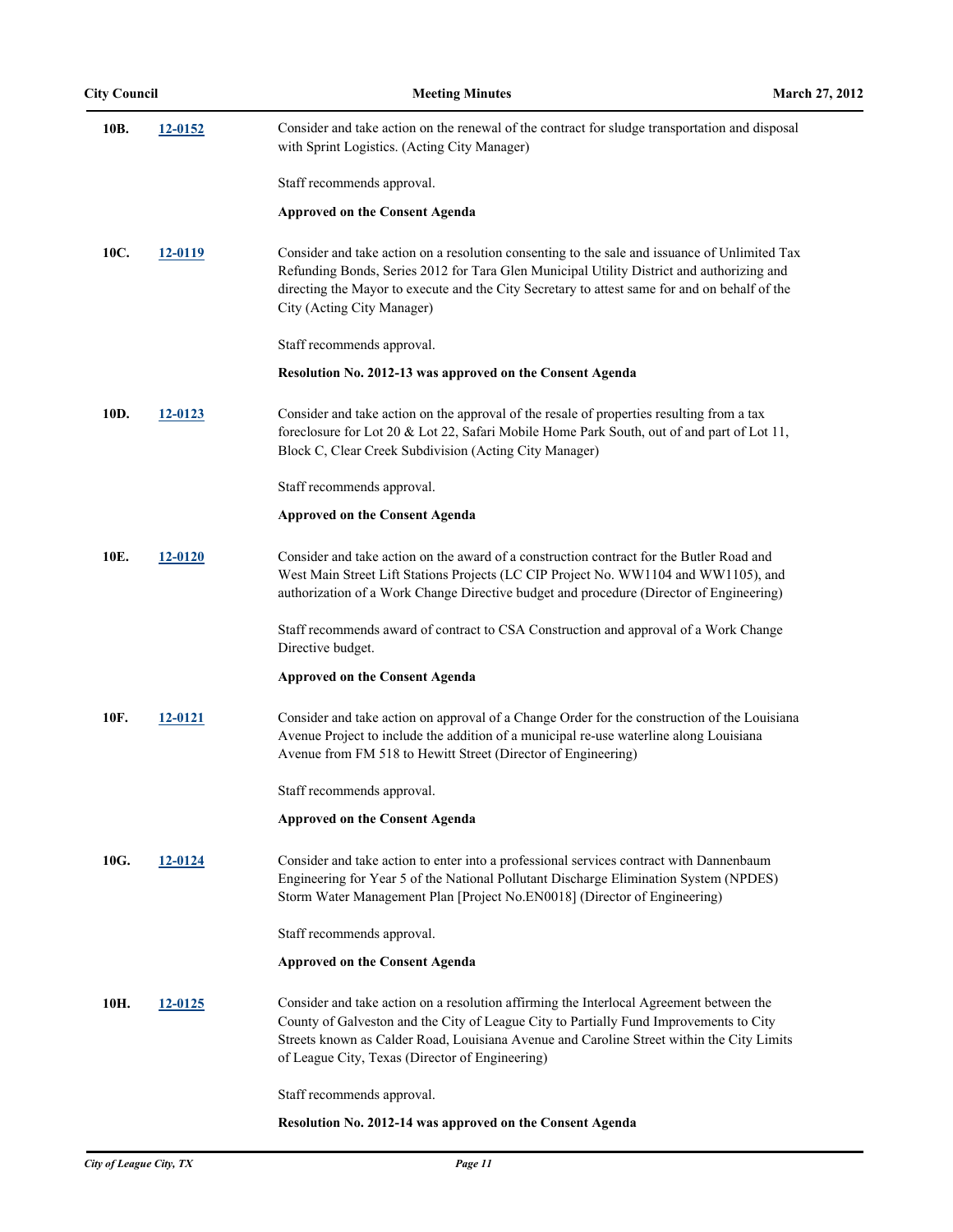| 10I. | 12-0127 | Consider and take action to enter into a professional services agreement with Brown & Gay   |
|------|---------|---------------------------------------------------------------------------------------------|
|      |         | Engineers, Inc. for the Autumn Lakes Lift Station and Force Main Re-Route Project (Director |
|      |         | of Engineering)                                                                             |

Staff recommends approval.

**A motion was made by Mr. Phalen, seconded by Mr. OKeeffe, to approve entering into a professional services agreement with Brown & Gay Engineers, Inc. for the Autumn Lakes Lift Station and Force Main Re-Route Project. The motion passed by the following vote:**

**For:** 6 -

Mr. Becker, Mr. OKeeffe, Mr. Phalen, Mr. Lee, Mr. Mann and Ms. Dawson

**Absent:** 1 -

Ms. Sanborn

### **END OF CONSENT AGENDA**

## **11. OLD BUSINESS**

### **12. NEW BUSINESS**

**12A. [12-0115](http://leaguecity.legistar.com/gateway.aspx?m=l&id=2963)** Consider and take action on a request from the Friends of League City Seniors Foundation and co-sponsored by the League City Parks Department for a variance to Chapter 110, Article I, Section 110-5 of the Code of Ordinances for the City of League City entitled "Parades and Processions Generally" for April 28, 2012 (Acting Chief of Police)

Staff has no recommendation.

**A motion was made by Mr. Lee, seconded by Mr. OKeeffe, to approve a request from the Friends of League City Seniors Foundation and co-sponsored by the League City Parks Department for a variance to Chapter 110, Article I, Section 110-5 of the Code of Ordinances for the City of League City entitled "Parades and Processions Generally" for April 28, 2012. The motion passed by the following vote:**

**For:** 6 -

Mr. Becker, Mr. OKeeffe, Mr. Phalen, Mr. Lee, Mr. Mann and Ms. Dawson

**Absent:**  $1 -$ 

Ms. Sanborn

**12B. [12-0122](http://leaguecity.legistar.com/gateway.aspx?m=l&id=2970)** Consider and take action on a request from Gilmore Elementary School for a variance to Chapter 110, Article I, Section 110-5 of the Code of Ordinances for the City of League City entitled "Parades and Processions Generally" for April 21, 2012. (Acting Chief of Police)

Staff has no recommendation.

**A motion was made by Mr. Lee, seconded by Mr. OKeeffe, to approve a request from Gilmore Elementary School for a variance to Chapter 110, Article I, Section 110-5 of the Code of Ordinances for the City of League City entitled "Parades and Processions Generally" for April 21, 2012. The motion passed by the following vote:**

**For:** 6 -

Mr. Becker, Mr. OKeeffe, Mr. Phalen, Mr. Lee, Mr. Mann and Ms. Dawson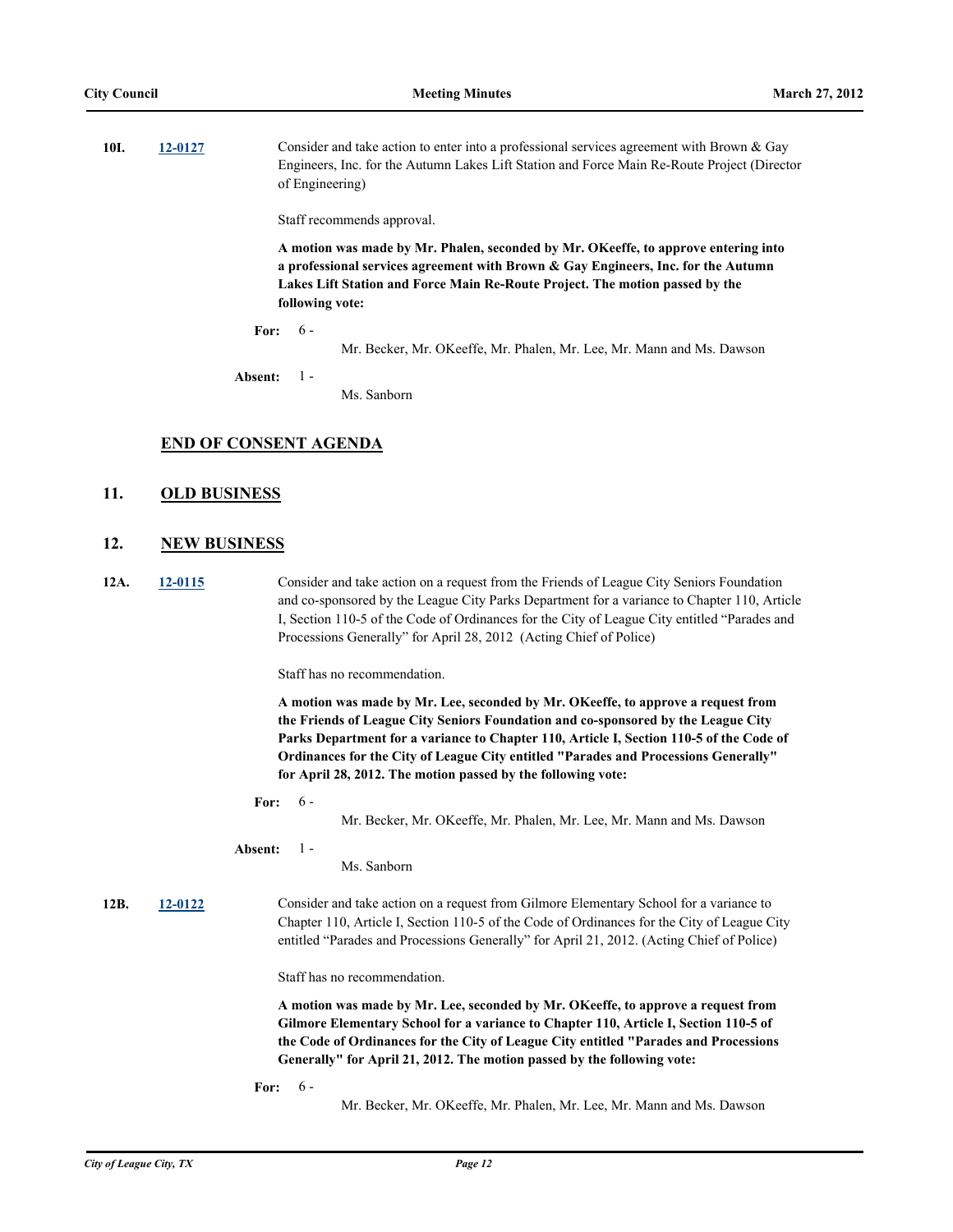#### **Absent:** 1 -

Ms. Sanborn

**12C. [12-0150](http://leaguecity.legistar.com/gateway.aspx?m=l&id=2998)** Consider and take action on providing direction to staff regarding preparation of charter amendment ballot propositions, and to Charter Review Advisory Committee regarding review of additional City Charter issues or provisions (Mayor Paulissen)

#### **Item 12C was move forward and addressed before the Consent Agenda.**

### **13. FIRST READING OF ORDINANCES**

**13A. [12-0156](http://leaguecity.legistar.com/gateway.aspx?m=l&id=3004)** Consider and take action on an ordinance amending the City of League City, Texas, Governmental, Proprietary, and Capital Funds Budget for the Fiscal Year 2012 by amending Ordinance No. 2011-048 and No. 2011-066 to adjust the operating budget for actual and projected expenditures (Acting City Manager)

#### **Item 13A was move forward and addressed following Reports from Staff Members**

**13B. [12-0140](http://leaguecity.legistar.com/gateway.aspx?m=l&id=2988)** Consider and take action on an ordinance amending the boundaries of the Historic District. (Director of Planning and Research) **A motion was made by Mr. Phalen, seconded by Mr. Lee, to approve Ordinance No. 2012-03 amending the boundaries of the Historic District. The motion passed by the following vote: For:** 5 - Mr. Becker, Mr. OKeeffe, Mr. Phalen, Mr. Lee and Mr. Mann **Opposed:** Ms. Dawson 1 - **Absent:** Ms. Sanborn 1 - **14. TABLED ITEMS SUBJECT TO RECALL**

## **15. ITEMS ADDED AFTER ELECTRONIC AGENDA COMPLETED**

**15A. 12-0158** Consider and take action to direct City staff to prepare presentation for regular meeting on April 24, 2012, providing City Council with summary of existing regulations controlling pace of residential development, including update on possible revisions to park dedication and capital recovery fee ordinance requirements and regulations controlling future multi-family housing development (Council Member OKeeffe and Council Member Becker)

> **A motion was made by Mr. OKeeffe, seconded by Mr. Becker, to direct City staff to prepare a presentation for the regular meeting on April 24, 2012 providing City Council with a summary of existing regulations controlling pace of residential development, including update on possible revisions to park dedication and capital recovery fee ordinance requirements and regulations controlling future multi-family housing development.**

**After discussion a motion was made by Mr. Mann, seconded by Mr. Lee, to call the question. The motion passed by the following vote:**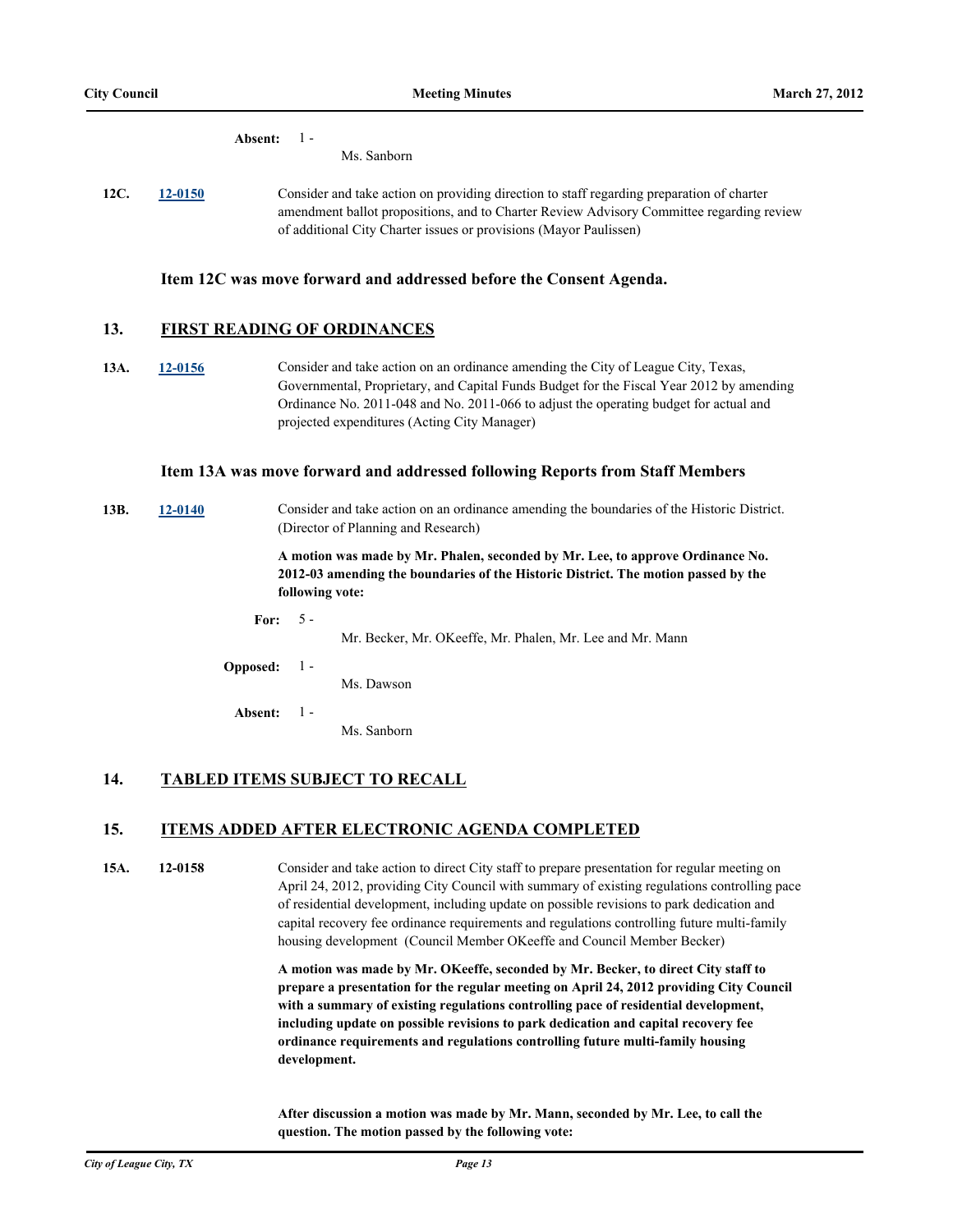|                                                                                                              | For:                                                                                                                                                                                                                                                                                                                                                                                                                                              | $5 -$ | Mr. Becker, Mr. OKeeffe, Mr. Lee, Mr. Mann and Ms. Dawson             |
|--------------------------------------------------------------------------------------------------------------|---------------------------------------------------------------------------------------------------------------------------------------------------------------------------------------------------------------------------------------------------------------------------------------------------------------------------------------------------------------------------------------------------------------------------------------------------|-------|-----------------------------------------------------------------------|
|                                                                                                              |                                                                                                                                                                                                                                                                                                                                                                                                                                                   |       |                                                                       |
|                                                                                                              | Opposed:                                                                                                                                                                                                                                                                                                                                                                                                                                          | $1 -$ | Mr. Phalen                                                            |
|                                                                                                              | Absent:                                                                                                                                                                                                                                                                                                                                                                                                                                           | $1 -$ |                                                                       |
|                                                                                                              |                                                                                                                                                                                                                                                                                                                                                                                                                                                   |       | Ms. Sanborn                                                           |
| The motion made by Mr. OKeeffe, seconded by Mr. Becker, to approve the item passed<br>by the following vote: |                                                                                                                                                                                                                                                                                                                                                                                                                                                   |       |                                                                       |
|                                                                                                              | For:                                                                                                                                                                                                                                                                                                                                                                                                                                              | $4 -$ | Mr. Becker, Mr. OKeeffe, Mr. Lee and Mr. Mann                         |
|                                                                                                              | <b>Opposed:</b>                                                                                                                                                                                                                                                                                                                                                                                                                                   | $2 -$ | Mr. Phalen and Ms. Dawson                                             |
|                                                                                                              | Absent:                                                                                                                                                                                                                                                                                                                                                                                                                                           | $1 -$ | Ms. Sanborn                                                           |
| 15B.<br>12-0159                                                                                              | Consider and take action on a certificate of variances to Chapter 42 of the Code of Ordinances<br>of the City of League City related to Langley No. 1 Well (Director of Planning and Research)<br>A motion was made by Mr. Phalen, seconded by Mr. OKeeffe, to approve a certificate<br>of variances to Chaper 42 of the Code of Ordinances of the City of League City related<br>to Langley No. 1 Well. The motion passed by the following vote: |       |                                                                       |
|                                                                                                              |                                                                                                                                                                                                                                                                                                                                                                                                                                                   |       |                                                                       |
|                                                                                                              | For:                                                                                                                                                                                                                                                                                                                                                                                                                                              | $6 -$ | Mr. Becker, Mr. OKeeffe, Mr. Phalen, Mr. Lee, Mr. Mann and Ms. Dawson |
|                                                                                                              | Absent:                                                                                                                                                                                                                                                                                                                                                                                                                                           | $1 -$ | Ms. Sanborn                                                           |

## **16. EXECUTIVE (CLOSED) SESSION (S)**

## **At 9:48 p.m. Mayor Paulissen announced the City Council will now go into executive session to discuss the following item:**

**16A. 12-0154** Texas Open Meetings Act, Section 551.074 Government Code - Personnel

Deliberate the employment, appointment, or evaluation of a public officer or employee, to-wit: City Manager (Director of Human Resources and Civil Service)

**At 11:03 p.m. Mayor Paulissen reconvened the regular meeting and announced there was no final action, decision, or vote with regard to any matter considered in the executive session just concluded.**